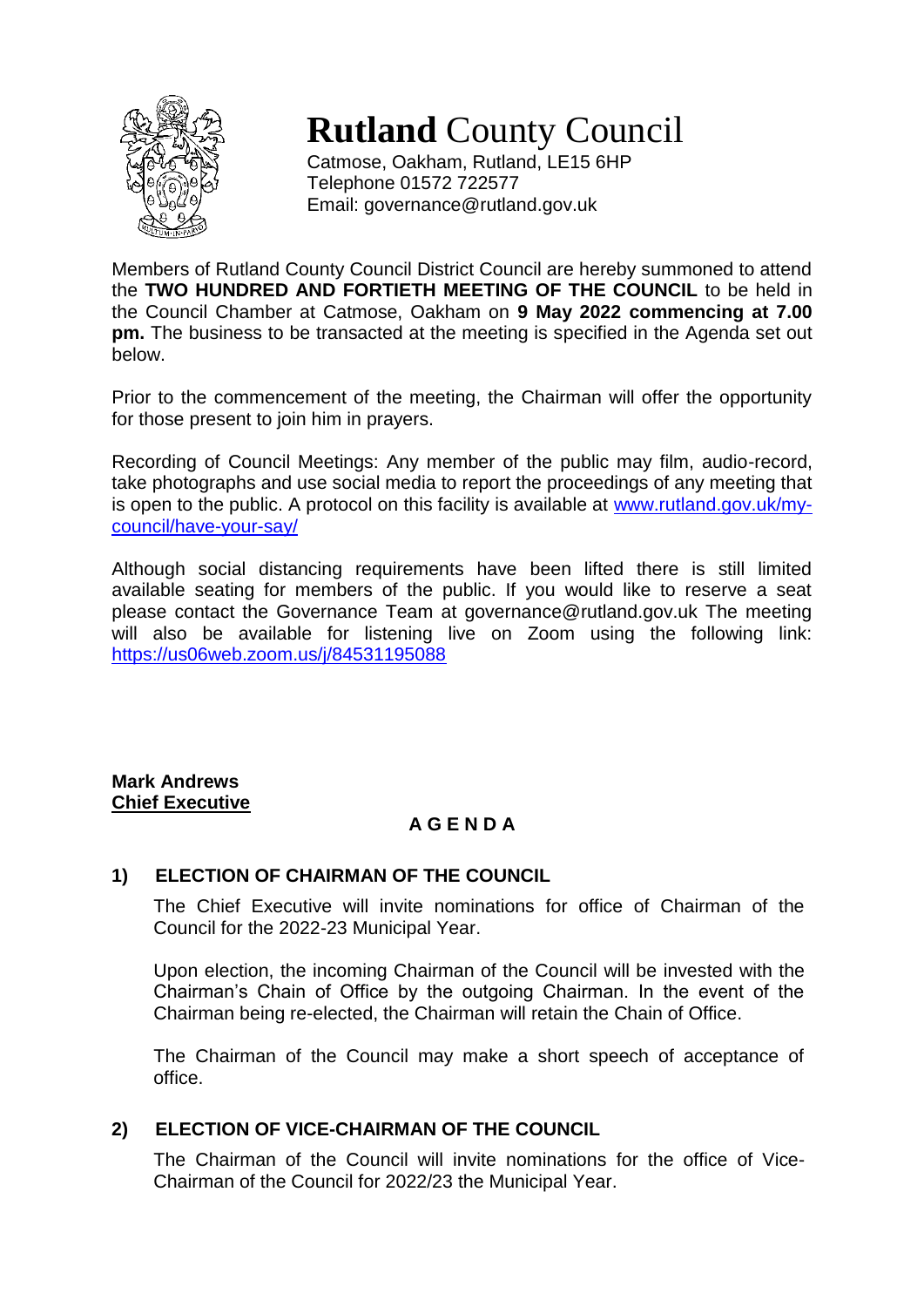The outgoing Vice-Chairman will invest the incoming Vice-Chairman with the Chain of Office. The Chairman of the Council will then invite the Vice-Chairman to take the Vice-Chairman's Chair. In the event of the Vice-Chairman being reelected, the Vice-Chairman will retain the Chain of Office and remain seated.

The Vice-Chairman of the Council may make a short speech of acceptance of office.

## **3) APOLOGIES**

### **4) CHAIRMAN'S ANNOUNCEMENTS**

### **5) ANNOUNCEMENTS FROM THE HEAD OF PAID SERVICE**

#### **6) DECLARATIONS OF INTEREST**

In accordance with the Regulations, Members are invited to declare any disclosable interests under the Code of Conduct and the nature of those interests in respect of items on this Agenda and/or indicate if Section 106 of the Local Government Finance Act 1992 applies to them.

### **7) NOTIFICATION BY THE LEADER OF APPOINTMENTS TO THE EXECUTIVE**

The Council is requested to note the appointment of members of the Executive and their portfolios as announced by the Leader.

### **8) REVIEW OF THE CONSTITUTION** (Pages 5 - 240)

To receive Report No. 89/2022 from the Monitoring Officer.

#### **9) POLITICAL BALANCE AND ALLOCATION OF SEATS TO POLITICAL GROUPS** (Pages 241 - 246)

To receive Report No. 90/2022 from the Monitoring Officer.

### **10) PROGRAMME OF MEETINGS 2022/23** (Pages 247 - 254)

To receive Report No. 91/2022 from the Monitoring Officer.

**11) APPOINTMENTS TO OUTSIDE ORGANISATIONS, WORKING GROUP AND FORA** (Pages 255 - 264)

To receive Report No. 92/2022 from the Monitoring Officer.

#### **12) ANY URGENT BUSINESS**

To receive items of urgent business which have been previously notified to the person presiding and to consider any matters referred to Council by Members which in the opinion of the Chief Executive cannot wait until the next scheduled meeting of the Council to be determined.